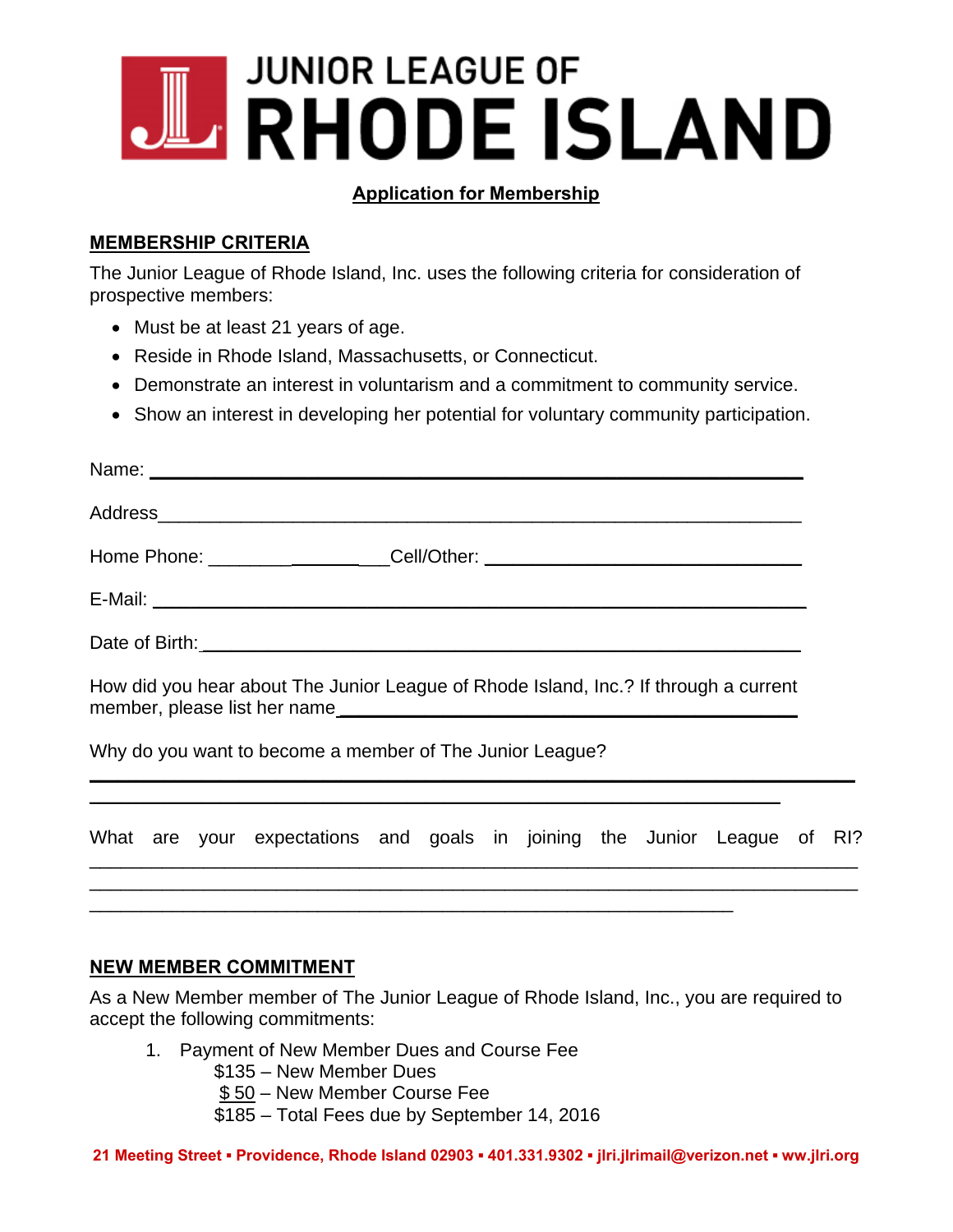# **JUNIOR LEAGUE OF ARHODE ISLAND**

 2. Attend a minimum 8 out of the 9 scheduled New Member Course evening meetings:

Wednesday, September 14, 2016 Wednesday, October 19, 2016 Wednesday, November 16, 2016 Wednesday, December 14, 2016 Wednesday, January 18, 2017 Wednesday, February 15, 2017 Wednesday, March 15, 2017 Wednesday, April 19, 2017 Wednesday, May 10, 2017

Note: All New Member Meetings will be held at the Providence Preservation Society Schoolhouse located at 24 Meeting Street, Providence, RI from 6:30- 8PM with a social from 6-6:30pm.

- 3. Attend 4 of 9 General Membership Meetings throughout the year Tuesday, July 19, 2016 Tuesday, September 13, 2016 Tuesday, October 11, 2016 Tuesday, November 15, 2016 Tuesday, December 13, 2016 Tuesday, January 10, 2017 Tuesday, February 21, 2017 Tuesday, March 14, 2017 Tuesday, April 11, 2017 Tuesday, May 23, 2017 – Provisional Graduation
- 4. Attend the Provisional Retreat on Sunday, October 16, 2016 (Location TBD).

I understand and am prepared to fulfill the financial and time commitments of both the New Member Education Training Program and Active membership in The Junior League of Rhode Island, Inc.

I understand that as a New Member, I am not eligible to vote or hold office in The Junior League of Rhode Island, Inc. during my New Member period.

I understand that the right to participate in the New Member Education Program will be denied if the New Member Dues and Course Fee are not paid by September 14, 2016.

I commit myself to the completion of the New Member Education Program Commitments by May 31, 2017. I understand that the Membership Council will review my completion of the commitments and, if satisfactorily completed, will recommend to the Board of Directors my ratification as an Active member. I further understand that if I do not complete all of the New